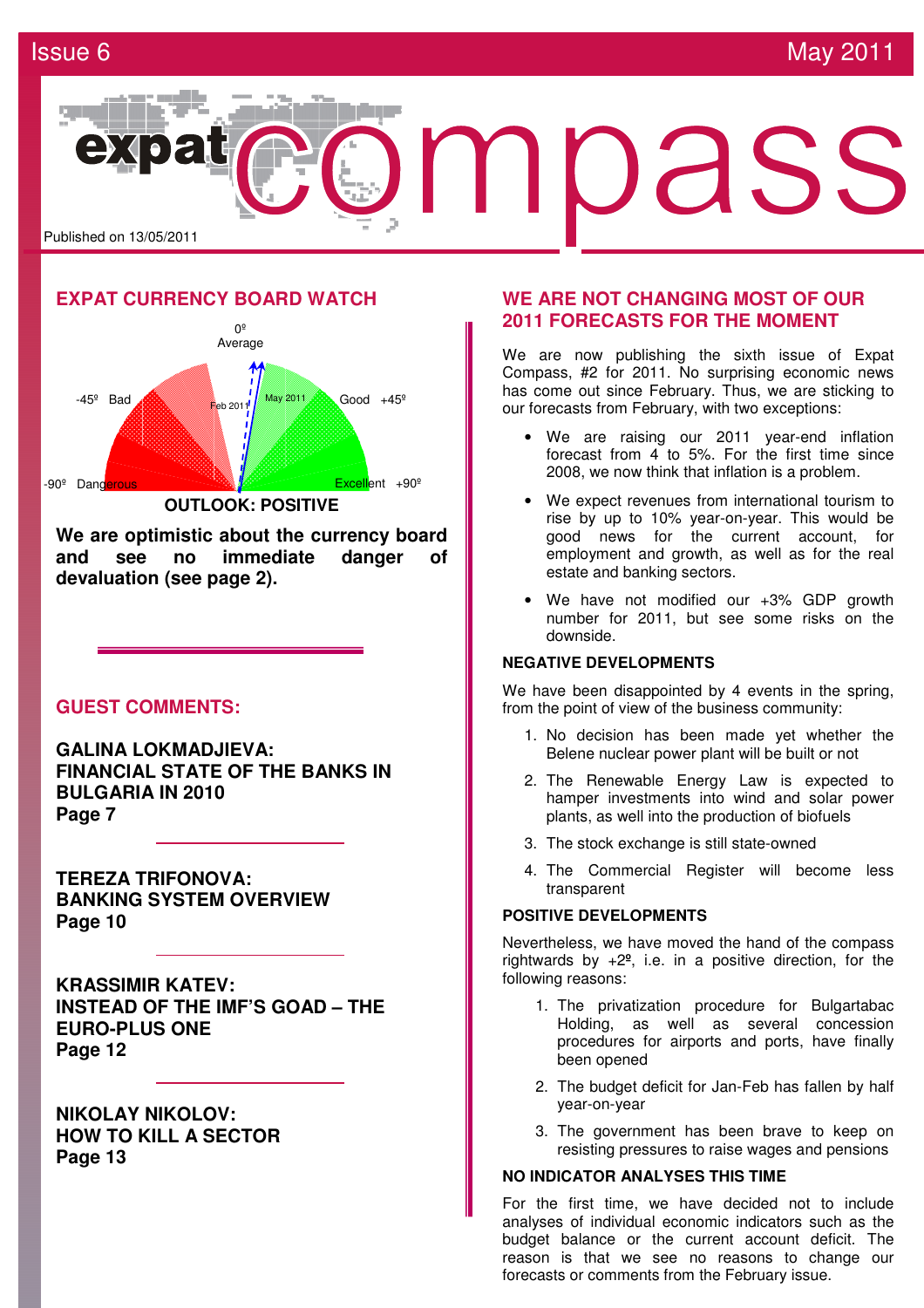# exparea **EXPAT CURRENCY BOARD WATCH OUTLOOK: POSITIVE**   $0<sup>°</sup>$ Average Feb 2011 Good  $+45^{\circ}$  -45**º** Bad **May 201** -90º Dangerous  $Fixed$ Excellent  $+90^{\circ}$

A year ago, the exchange rate was frequently discussed at economic discussions and business meetings. More recently, concerns have faded away as most economic indicators have started improving since the middle of 2010. Here is our positive conclusion:

## **We are optimistic about the currency board and see no immediate danger of devaluation.**

In the future months and years, we will continue constantly monitoring the development of relevant economic indicators in order to assess the health of the currency board and to potentially predict any negative events, should they ever occur.

| Date     | Reading of the<br><b>Compass (Angular</b><br>Degrees) | Change | <b>Comment</b>                                                      |
|----------|-------------------------------------------------------|--------|---------------------------------------------------------------------|
| 2005     | $+64^{\circ}$                                         |        | Currency board very stable                                          |
| 2008     | $+44^{\circ}$                                         |        | -20 <sup>°</sup> Deterioration due to current account concerns      |
| Jan 2010 | $+20°$                                                |        | -24 <sup>°</sup> Deterioration due to budget and recession concerns |
| Mar 2010 | $+9^{\circ}$                                          |        | -11 <sup>º</sup> Deterioration due to budget and reforms concerns   |
| Jun 2010 | 0º                                                    |        | -9 <sup>2</sup> Deterioration due to budget and reforms concerns    |
| Oct 2010 | $+4^{\circ}$                                          |        | +4 <sup>o</sup>   Improvement due to exports growth                 |
| Feb 2011 | $+8^{\circ}$                                          |        | +4 <sup>o</sup>   Improvement in many economic indicators           |
| May 2011 | $+10°$                                                |        | $+2^{\circ}$ Smaller concerns about the budget                      |

It is becoming more difficult to draw all the arrows and the dates in the picture. That is why, we are also providing a table with all the historical data. The measure is angular degrees  $(2)$ . The reading of the Compass can change between +90º (horizontal to the right, Excellent) and -90º (horizontal to the left, Dangerous).  $0^{\circ}$  is a neutral (vertical upwards, Average) reading.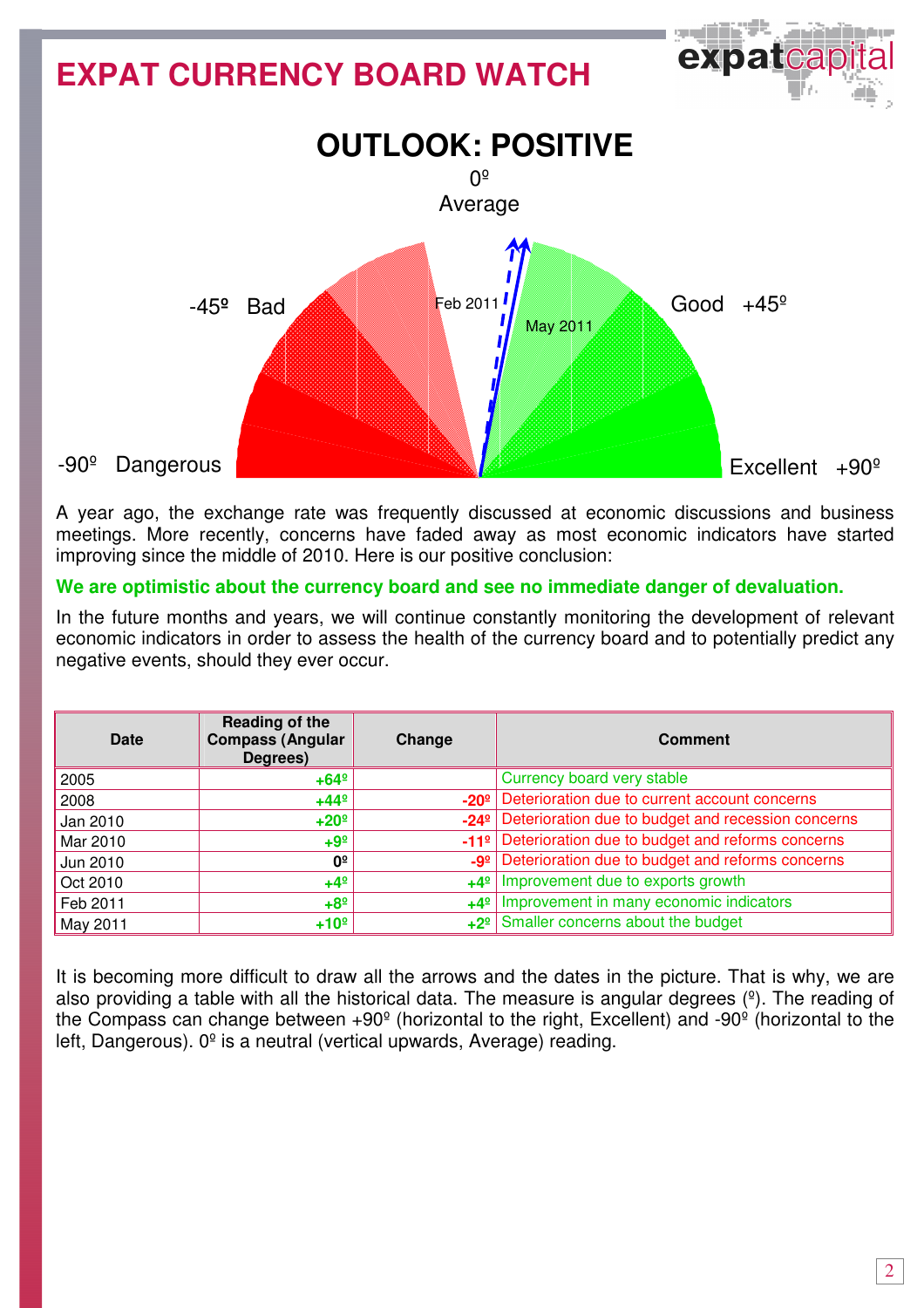

How to assess the stability of the currency board and to predict any danger of devaluation? We suggest the following check-list of 16 questions and provide our answers:

| <b>ISSUE</b>                                                                                                                                                                                                                                      | <b>OLD</b>             | <b>NEW</b>          | <b>COMMENTS</b>                                                                    |
|---------------------------------------------------------------------------------------------------------------------------------------------------------------------------------------------------------------------------------------------------|------------------------|---------------------|------------------------------------------------------------------------------------|
| <b>I. Political issues</b><br>1. Does the government support the currency board?<br>2. Does the Central Bank support the currency board?<br>3. Do the European institutions (EC, ECB)<br>support Bulgaria in joining the ERM II and the Eurozone? | $+ +$<br>$+ + +$<br>-- | $++$<br>$+ + +$     | Yes<br>Yes, absolutely<br>Not much                                                 |
| II. Budget and debt<br>4. Budget balance<br>5. Budget spending<br>6. Government debt<br>7. Foreign liabilities of the private sector<br>8. Fiscal reserves                                                                                        | $+ +$<br>+++<br>٠      | ++<br>$+ + +$<br>٠  | Deficit, moderate<br>Not excessive anymore<br>Very low<br>High, falling<br>Average |
| III. Economic cycle related issues<br>9. GDP growth<br>10. Inflation<br>11. Unemployment<br>12. Strength of the banking system                                                                                                                    | $^{\tiny{++}}$<br>٠    | ٠<br>٠              | Close to zero<br>Moderate, rising<br><b>Stable</b><br>Average                      |
| <b>IV. External balances</b><br>13. Current account deficit, trade deficit<br>14. Foreign direct investment<br>15. Revenues from international tourism<br>16. Foreign exchange reserves                                                           | ٠<br>٠<br>++           | ٠<br>$^{\tiny{++}}$ | Improving fast<br>Low<br>Moderate, rising in 2011<br>High                          |

Legend: Good Bad

This table looks better than in 2010. While sentiment in the economy remains weak, some economic indicators have numerically improved. The current account deficit has improved very fast, the recession seems to have ended. The budget picture is mixed.

In this issue of *Expat Compass*, we have improved our qualitative assessment for the tourism revenues in 2011, but are now more worried about higher inflation and lower growth.

1) **The budget deficit** for Jan-Feb 2011 has been much lower than in 2010. We see no major concerns for the full year, and project a deficit of -3.0% for 2011. Situation – unchanged.

2) **GDP growth.** The start of the year has not been impressive, and we are likely to downgrade our 2011 GDP forecast in the next issue from our previous +3.0%. The government's plan is +3.6%.

3) **Inflation** is continuing to rise due to the increasing oil and food prices. For the first time since 2008, we now consider this a problem – because it is hampering consumption and causing public protests. We are changing our 2011 year-end forecast from 4 to 5%. Not positive.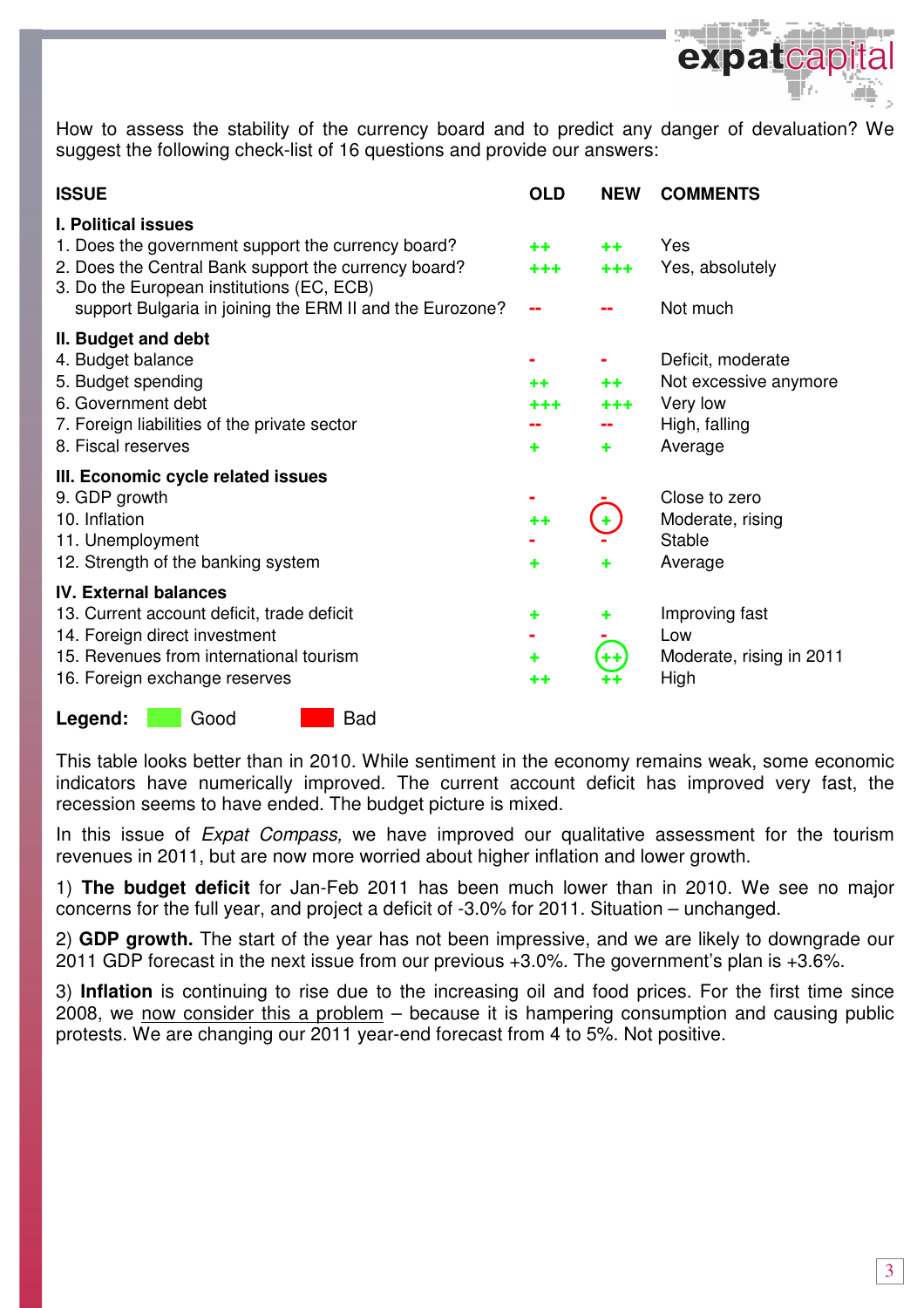## **INDICATORS, 2011**

### І**) Budget Surplus/Deficit, % GDP, 2011**



### **III) Government Debt, % GDP, 2011, Year-End**



### **V) Inflation, %, 2011, Year-End**



### ІІ**) Budget Spending, % GDP, 2011**

**SHIP** 

expatcap

وبمروان أعرقتهم



### І**V) Real GDP Growth, %, 2011**



### **V**І**) Current Account Deficit, % GDP, 2011**



### **VII) Unemployment, %, 2011, Year-End**

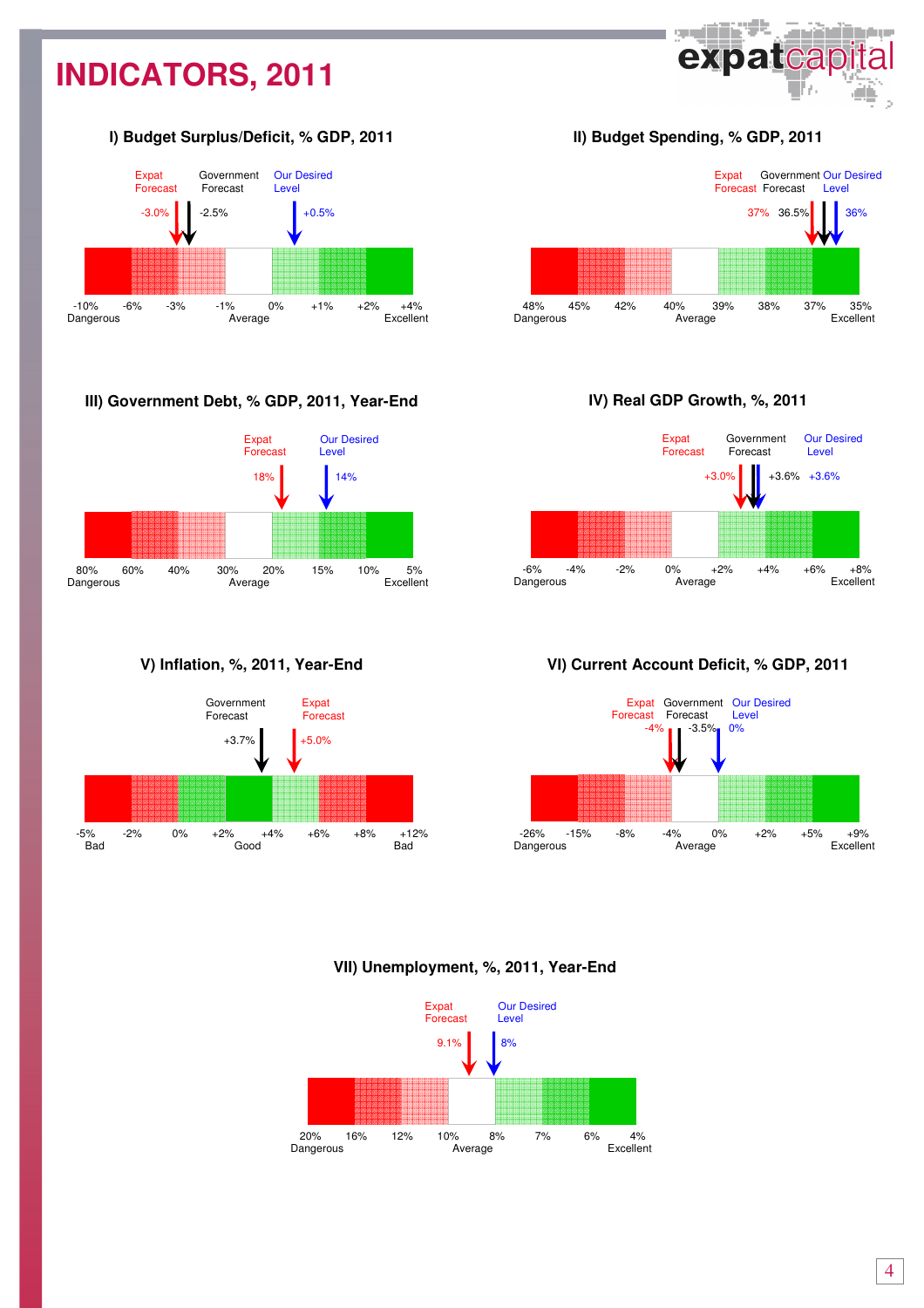## **EXPAT COMPASS SURVEY COMMENTS**

With the last issue of *Expat Compass*, we sent a survey in order to measure our readers' feedback, as well as ask for recommendations. We are very grateful for all the comments. 46 people filled in the survey, which enables us to draw conclusions.

### **What we can do**

Most of the respondents find our publications and articles useful. Almost everyone suggested that a wider variety of external analysts and professionals contribute comments and write articles. These should include experts in financial markets, bankers, industrialists. Concretely, comments about the banking system were requested. We accept this recommendation, and as a result, in this sixth issue of Expat Compass, we have invited four professionals with different background to write articles on three different topics: the banking system (2), the European Union's Euro-Plus Pact, and the new legislation on renewable energy.

### **What we cannot do**

One of the suggestions made by several respondents is more difficult for us. They recommend that we invite people with different and even opposite views in order to organize a discussion on the pages of our bulletin. Other people suggested that we strongly broaden the scope of issues discussed in our publications – legal issues, ISO certification, the grey economy, international events, the situation in Greece, company and industry analysis, FX and commodities markets, regional policy, EU funds…

While we deeply respect the wishes of our readers, our feeling is the following:

On the one hand, we try to keep our bulletin independent and objective. We comment issues

and make policy recommendations – without lobbying for concrete political or business interests. However, we do not pretend to be in the media sector, having the moral obligation to present all possible points of view.

 $\leftrightarrow$  to a new

**We belong to a certain school of thought,** so it is natural that we prefer to invite authors who broadly share our views. We support:

- the strong currency and the currency board, as well as joining the Eurozone
- prudent macroeconomic policies, including a balanced budget and low budget spending
- low direct taxes
- economic freedom, pro-business and proinvestment policies
- the development of financial markets
- privatization, concessions, and publicprivate partnerships (PPP)

As for the thematic scope of the bulletin, we would prefer to stick to the area where we feel we are most competent and can contribute the most: **economic policy.** In the first issue of Expat Compass, we outlined the main topic – the health of the Bulgarian economy with special attention to the stability of the currency board.

### **THE RED-GREEN SCALE**

Some of our respondents said that it was not clear how our scales worked. Others questioned why we ascribed certain numerical values to the green and red areas. Yet others asked why the colours were green and red.

We did not look for political symbols. If we had, we would have probably chosen colours such as blue, red, yellow. Rather, we used the traffic light symbols – red is negative, green is positive.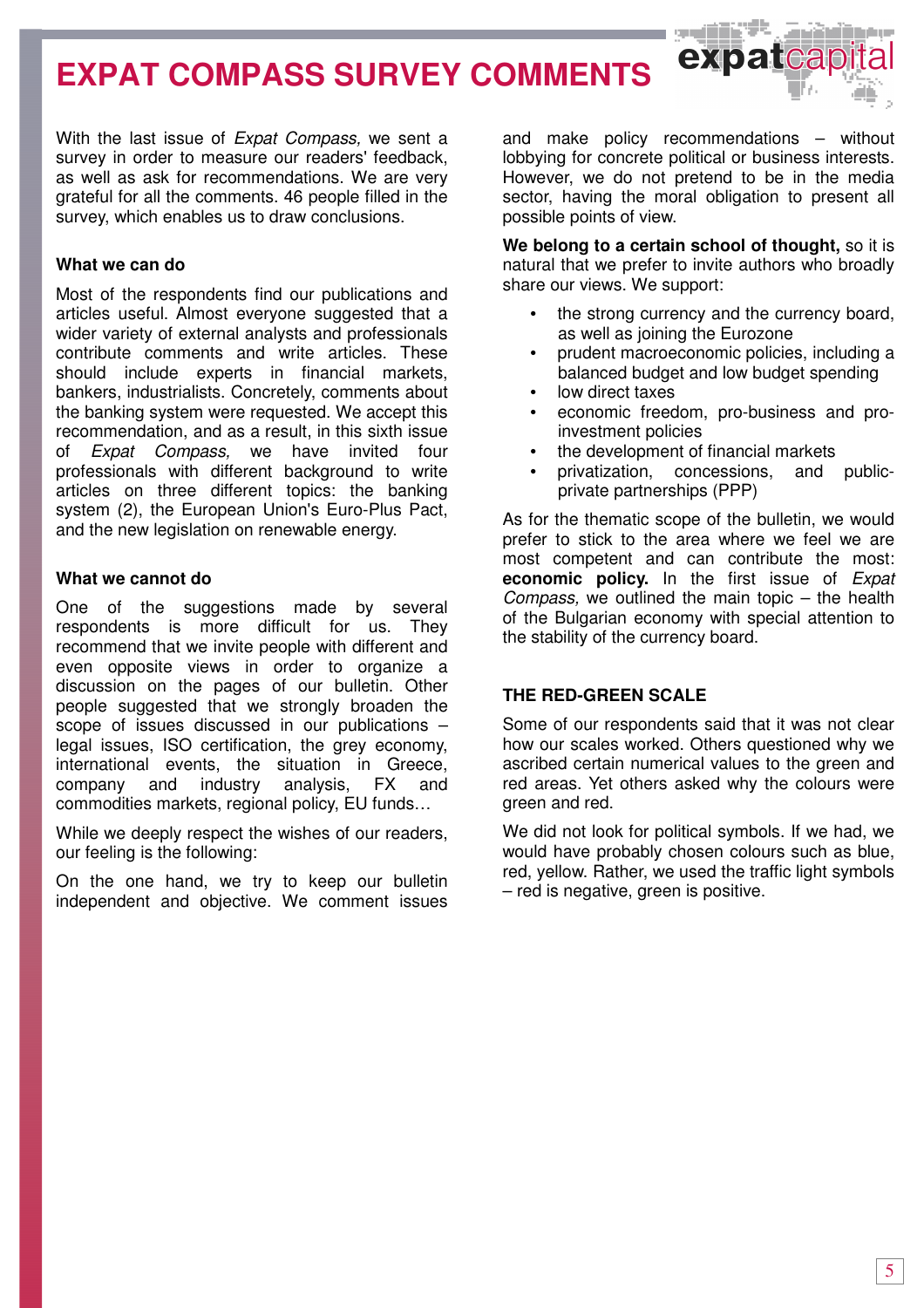## **ANALYSIS**



## **REFORM WATCH: MARCH – APRIL 2011**

### **POSITIVE DEVELOPMENTS**

### **1) Bulgartabac Holding's privatization is now possible**

We have continuously criticized the lack of privatization deals concluded by the current government. Finally, a privatization procedure for Bulgartabac Holding has been opened – this is probably the fifth attempt since 1997. All the previous ones have failed. Considering the bitter history of this process in the past, we would consider any deal with any buyer big political success. While the sale price and the quality of the investor are always very important, here the most important news is whether there will be a deal at all.

We reserve the right to make a special comment at the end of this transaction.

### **2) Concessions of ports and airports**

Similarly, we have repeatedly been dissatisfied with the lack of any concession deals related to infrastructure. Recently, the Ministry of Transport, IT and Communications has opened (or is about to open) procedures for several airports (Ruse, Gorna Oryahovitsa, Plovdiv – cargo, Sofia) and ports (Burgas, Lom, Nesebar, Tutrakan, Ruse – Centre).

Critics say that the deadlines are short and the conditions might be imperfect. However, we would prefer any deal to no deal. We will watch the process with interest.

### **NEGATIVE DEVELOPMENTS**

### **1) The 'Bolshoy Theatre' in Belene**

Bulgaria decided to build a second nuclear power plant in Belene over 3 decades ago. The construction was stopped after 1990. A decision was made to renew the project in 2002. The current government seems to change course every other month. While significant amounts are still being invested in the site, no one knows whether there will be a project or not.

We would not like to go into much detail at this moment, but consider the lack of political will and expert capacity to make a final decision unacceptable.

### **2) The Renewable Energy Law was changed for the worse**

Renewable energy is one of the few areas in which Bulgaria has comparative advantages, and in which we expected billions of euro of FDI in the next several years. However, the law was unexpectedly modified during the second reading in parliament.

Please see the special article on page 13.

### **3) The stock exchange is still state-owned**

When the *Ministry of Finance* effectively nationalized the stock exchange last year through a capital increase, we expressed our worries that they might 'forget to privatize' it afterwards. So far, life has not proved us wrong, although we would prefer the opposite.

### **4) The Commercial Register will not be so public**

Also unexpectedly, the parliament changed the relevant law and made the Commercial Register less open to the public. First of all, not all the information about companies will be accessible. Secondly, only registered users will be able to access any information, and they will have to pay for it. We consider both changes wrong and harmful. In this area, the country will go back to where it was five years ago.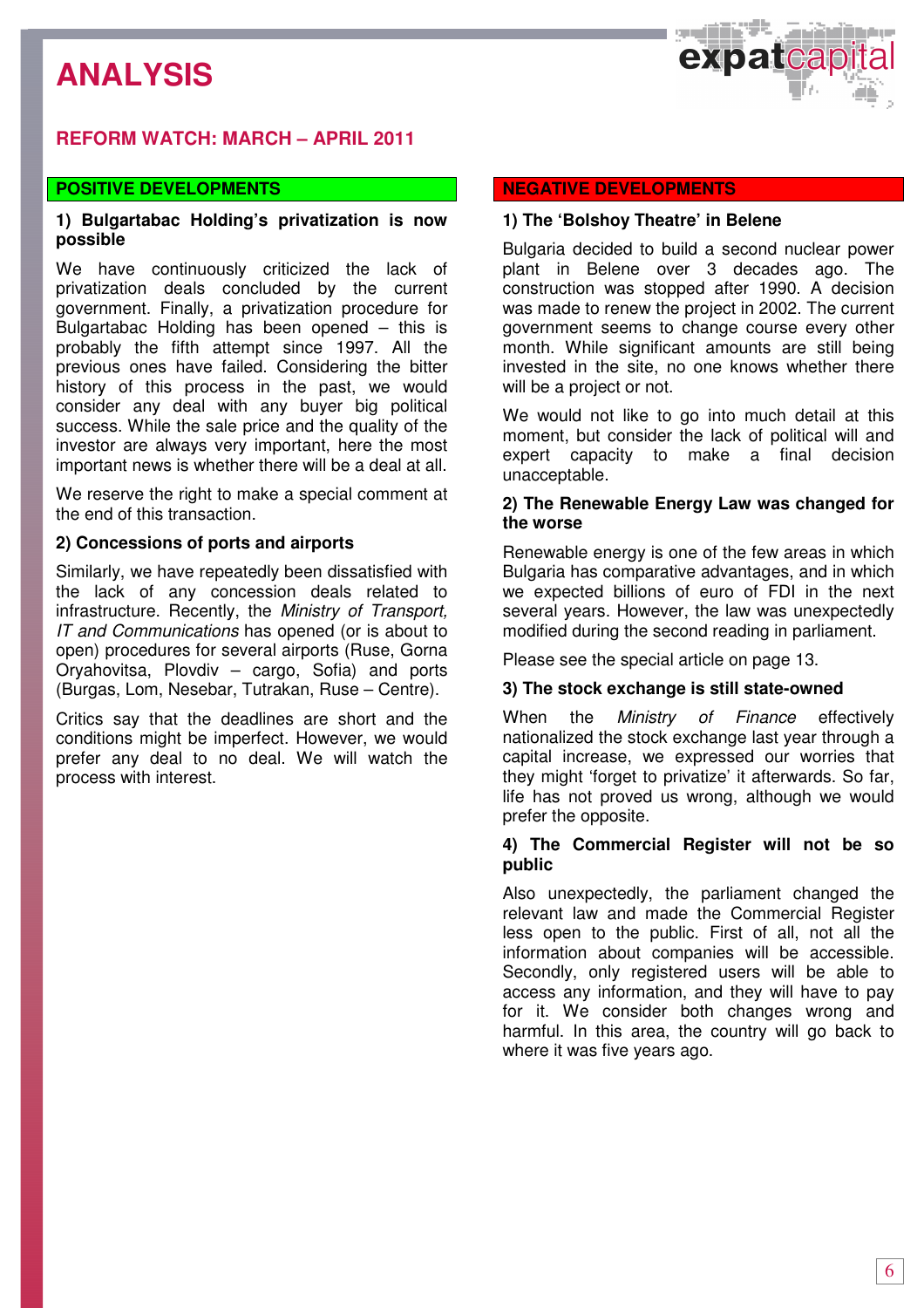

### **FINANCIAL STATE OF THE BANKS IN BULGARIA IN 2010**  GALINA LOKMADJIEVA, KPMG



Galina Lokmadjieva has been working at KPMG Bulgaria since 1994. Currently, she is Senior Manager at the Financial Services Audit Unit. She has considerable experience in auditing both domestic and international banks and insurance companies. Mrs. Lokmadjieva also took part in due diligence projects for financial institutions such as EIBank, DZI Bank, BACB, MKB Unionbank, etc.

She graduated from the Economic University in Varna and spent time at KPMG London and at the New Zealand Audit Office.

The banking system in Bulgaria preserved its financial stability in 2010. This confidence contributes for lowering the risks in the economy and overcoming some of the negative consequences of the recession. BNB's consistent policy through the years leads to а significant accrual of capital buffers by the banks, which they can use to take higher levels of credit and market risk, so that all economy sectors are supported.

As of the end of 2010, the capital adequacy of the banking system in Bulgaria is 17.5% (being 17.0% in 2009), which exceeds the regulatory requirement of 12% and ensures good coverage of the financial risks, especially of the credit risk, which has the most negative influence on this activity.

The assets of the banking system increased during the last year by BGN 2,858 mln and at the end of the year were BGN 73,726 mln. The return on assets decreased from 1.1% for 2009 to 0.85% for 2010. The main reason for this is the worse quality of the banks' credit portfolios and the increase of the impairment losses related to that.

#### **Chart 1. Total assets and return on assets (BGN mln)**



The shareholders' equity of the banking system at the end of 2010 amounted to BGN 10,032 mln and grew by 6.1% from the beginning of the year. Due to the decreased financial results, the return on equity in the banking system decreased from 8.25% at the end of 2009 to 6.15% at the end of 2010. The net profit of the banking sector at the end of 2010 decreased by 21% on an annual basis and amounted to BGN 617 mln for 2010. However, it should be mentioned that in 2010 the banks continued with their measures for optimizing operational expenses and restructuring the credit portfolios. Thanks to these efforts, a large part of them achieve positive financial results.



At the end of 2010, the borrowed funds reached BGN 63,011 mln – 3.6% higher than the previous year. Personal and household deposits continue to be the main source of financing, recording 13% growth year-on-year. There is a drop in the interest levels of personal and company deposits, although the limited access to foreign investments and the lower activity in the inter-banking market continue to put pressure on the bank policies for attracting investments.

### **Chart 3. Deposit base (BGN mln)**



## **Chart 2. Equity and return on equity (BGN mln)**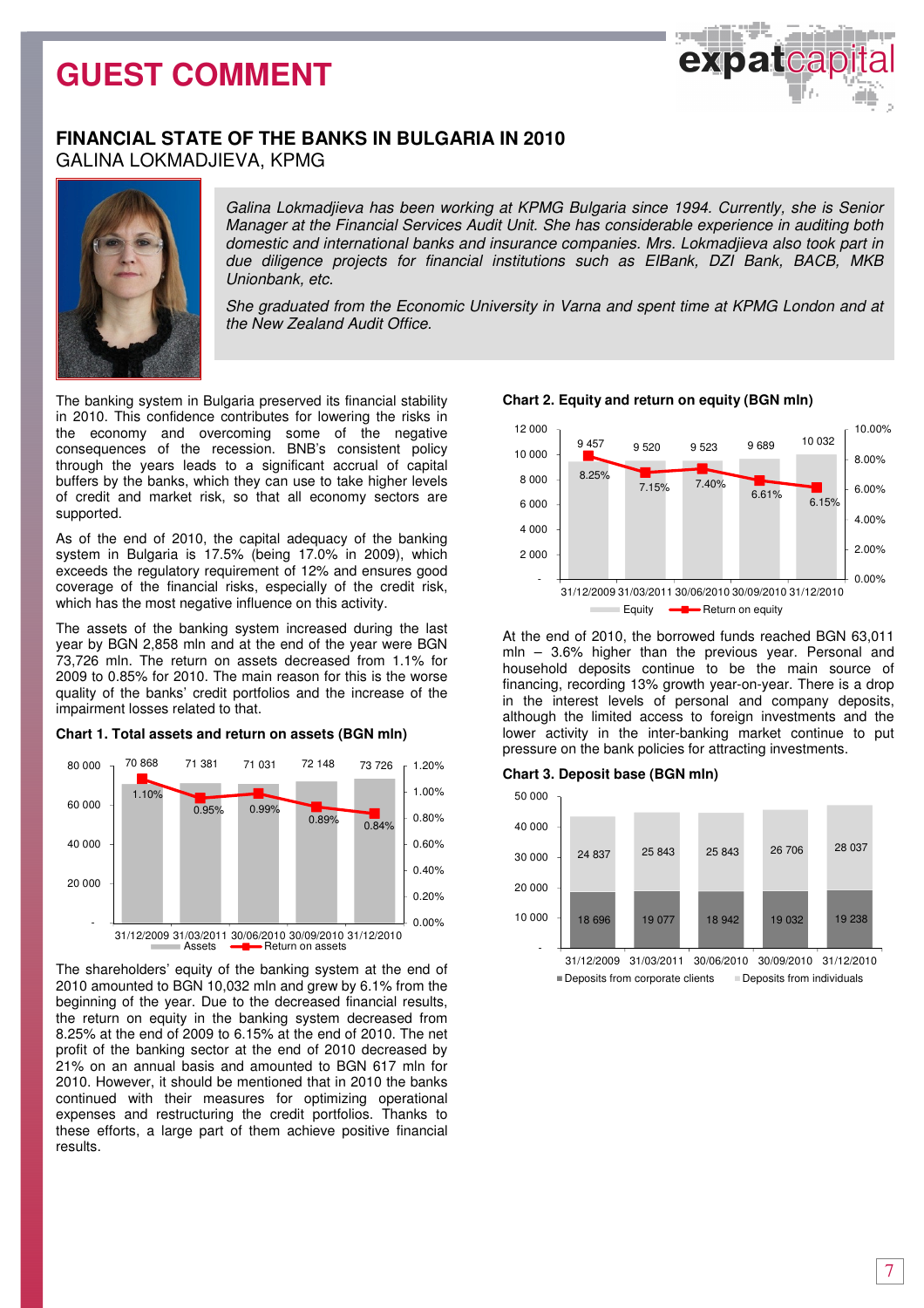#### Loans

The tendency for a more conservative policy on granting loans to huge corporative clients continues. This is determined by the projects which are less economically sound. Individuals and households are not willing to use higher-interest loans for current consumption, as they experience difficulties in paying off old debts and do not have enough income to take shortterm credits. The significant increase in the credit risk and the level of impairment allowances of credits is another reason for the fairly low percentage of the credit increase. Depreciations have increased significantly by 49% – from BGN 2,074 mln at the end of 2009 to BGN 3,091 mln at the end of 2010.

In 2010, in comparison with 2009, the corporate clients' credits increased by BGN 1,282 mln (4%), while retail exposure decreased by BGN 85 mln, reflecting the effect of more housing mortgage credits and less consumer credits.

| Granted<br>loans                                      |            | <b>Total value</b> | Change         |        |  |
|-------------------------------------------------------|------------|--------------------|----------------|--------|--|
| <b>BGN 000</b>                                        | 31.12.2010 | 31.12.2009         | <b>BGN 000</b> | In $%$ |  |
| Corporate<br>clients loans<br>and advance<br>payments | 33,993,371 | 32,711,566         | 1,281,805      | 4%     |  |
| Retail<br>exposure                                    | 18,578,695 | 18.664.149         | $-85,454$      | 0%     |  |
| Individual<br>housing<br>mortgage<br>loans            | 9.268.826  | 8.953.588          | 315.238        | 4%     |  |
| Consumer<br>loans                                     | 9,309,869  | 9.710.561          | $-400.692$     | $-4%$  |  |

Loan depreciations increased significantly during the last years as a result of financial and economic instability in the country.

| Granted<br>loans                           | <b>Impairment Allowances</b> |            | Change         |        |  |
|--------------------------------------------|------------------------------|------------|----------------|--------|--|
| <b>BGN 000</b>                             | 31.12.2010                   | 31.12.2009 | <b>BGN 000</b> | In $%$ |  |
| Corporate<br>clients                       | 1,768,799                    | 972,616    | $+796.183$     | $+82%$ |  |
| Retail<br>exposure                         | 1,307,878                    | 1,092,092  | $+215,786$     | $+20%$ |  |
| Individual<br>housing<br>mortgage<br>loans | 370,591                      | 269,129    | $+101,462$     | $+38%$ |  |
| Consumer<br>loans                          | 937,287                      | 822,963    | $+114,324$     | $+14%$ |  |

The analysis of the portfolio depreciation for groups of banks best presents the development of the credit risk. In the chart, the banks are grouped according to the methodology of the "Bank Control" Department of BNB, in the following way: Group I – the five biggest banks on the basis of their total assets for the period under consideration; Group II – the other banks in the country; Group III – branches of foreign banks in the country.

**banda Chart 4. Impairment covers – loans to corporate clients**  Total for the banking system



7%

It can be seen from the chart that the depreciations of corporate loans in 2010 increased from 3 to 4%. This is due mostly to the development of the credit risk in the corporate loan accounts of the banks in Group I. However, the level of provisioning of these banks increased almost twice from 3.5% at the end of 2009 to 7% at the end of 2010. This is due to different factors such as the inability of some corporate clients to service their debts – typical as a whole for the banks in this period. It is important to also analyze the policy of depreciation in terms of acknowledgement of the depreciation and the influence of the market value of different depreciations on the final value of the depreciations. When calculating the depreciation expenses, the banks use different collateral, which they discount by a certain percentage, in accordance with their policy.

**Chart 5. Impairment coverage – mortgage loans**



The depreciations of individual mortgage loans increased from 3 to 4%. The trend is explained by the changes of impairment allowances of loans in Group I, which increased from 3% at the end of 2009 to 5% at the middle and 4% at the end of 2010. In the analysis, one should take under consideration the collateral – real estate mortgages whose value decreased in comparison with previous periods.

The level of provisioning of the banks in Group II is lower – around 3%, because their mortgage portfolios are comparatively newer than the ones in Group I, and the credit risk has not crystalised yet. The sharp increase in the level of provisioning of the individual mortgage loans in H2 2010 is impressive – from 3 to 5%. This is a result of the worsening of the credit quality of the loans granted by branches of foreign banks in the last 3 years, including the period of credit boom.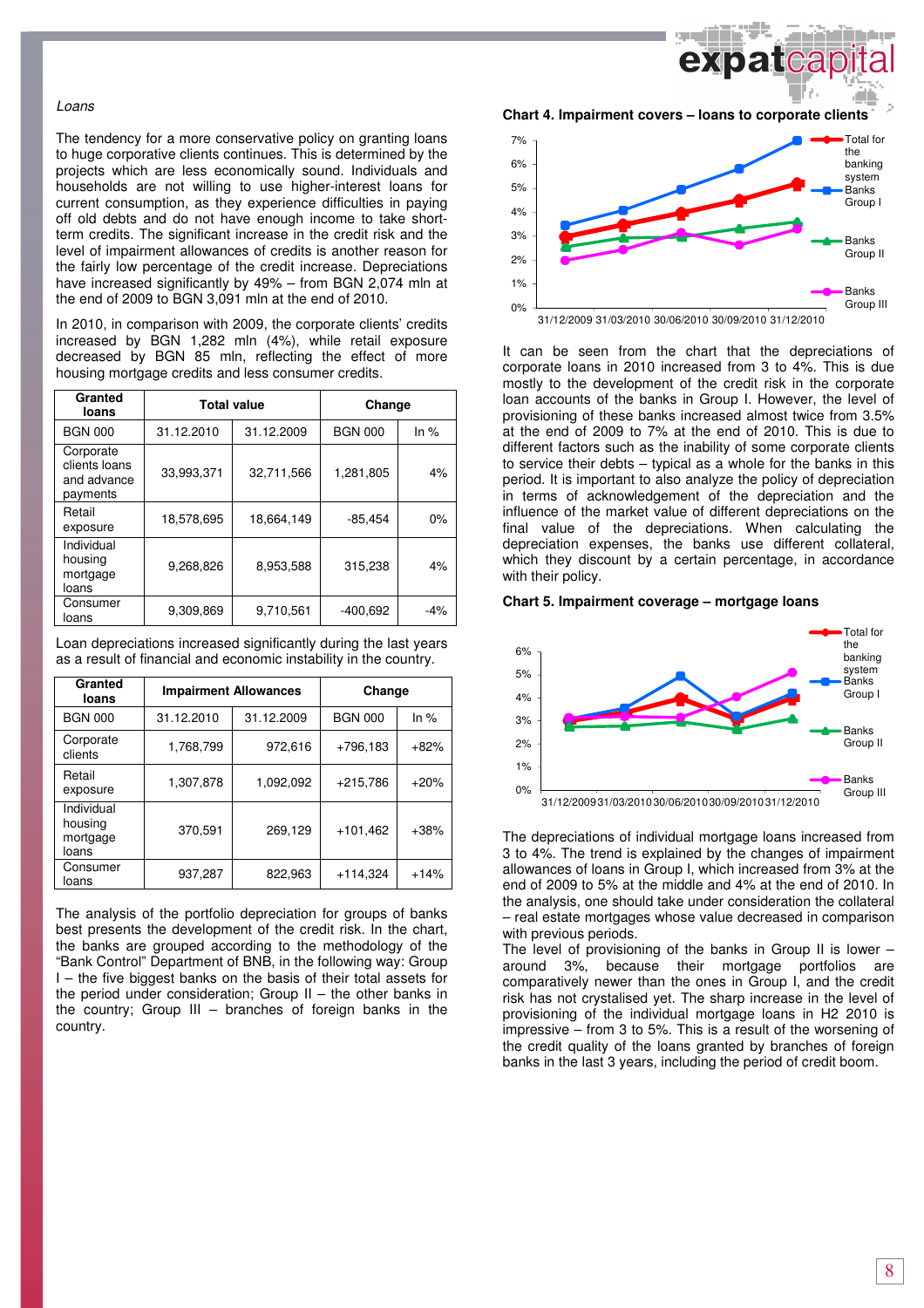

#### **Chart 6. Impairment coverage – loans to individuals**



The riskiest loans are the individual consumer ones. Their level of provisioning is a total of c. 10% for the banking system, which is the level of the banks in Group I as well. With the individual consumer loans, the credit risk is the highest, because the ability for paying off the short-term debts is strongly influenced by the financial crisis, and there is usually no additional protection for the banks in the form of collateral. A huge part of the individuals have difficulties in paying off their loans, due to lower incomes, the increased level of unemployment, irregular salary payments. With the banks in Group III, there was a sharp increase in the level of provisioning in H1 2010 – from 12 to 18%. This shows serious worsening in the individual consumer loans and is mainly connected with the branches of Greek banks. At the end of the year, the percentage of depreciation coverage compared to the total amount of consumer loans in Group III decreased to 8%, due to the improvement of the collection measures of loans, and partly because of writing off the bad loans from bank accounts.

#### Price of debt and equity

#### **Chart 7 Average interest income**



The average interest revenue in 2010 earned by the banks in the country was around 10% and marked a slight drop. It is almost similar in the different groups, i.e. they apply similar percentages in the pricing formation of their credit products. The average interest revenue for the banks in Group III is lower in the 5-6% range and shows the efforts of foreign bank branches to increase the market share in granting loans.

#### **Chart 8. Average cost of borrowings from customers**



The average price of attracted clients' funds decreased from 4.5 to 4% in 2010. The banks in Group I traditionally give loans at a lower price, because they can attract from other financial institutions, incl. from their parent companies abroad, cheaper funds compared to the banks from Group II. The attracted clients' funds at the banks in Group III are at the lowest price, because they rely on funds given by the parent companies at a low price.

#### Forecast

In 2011, the challenges to the banks in the country are connected to the unstable economic situation and the decreased opportunities for generating profits and accumulating capital buffers for meeting financial risks. The application of conservative and reasonable policies of managing all financial risks – market, credit and liquidity, and of operating risks, as well as the conservative supervision policy of BNB will continue to play a key role for the successful recovery of the Bulgarian economy.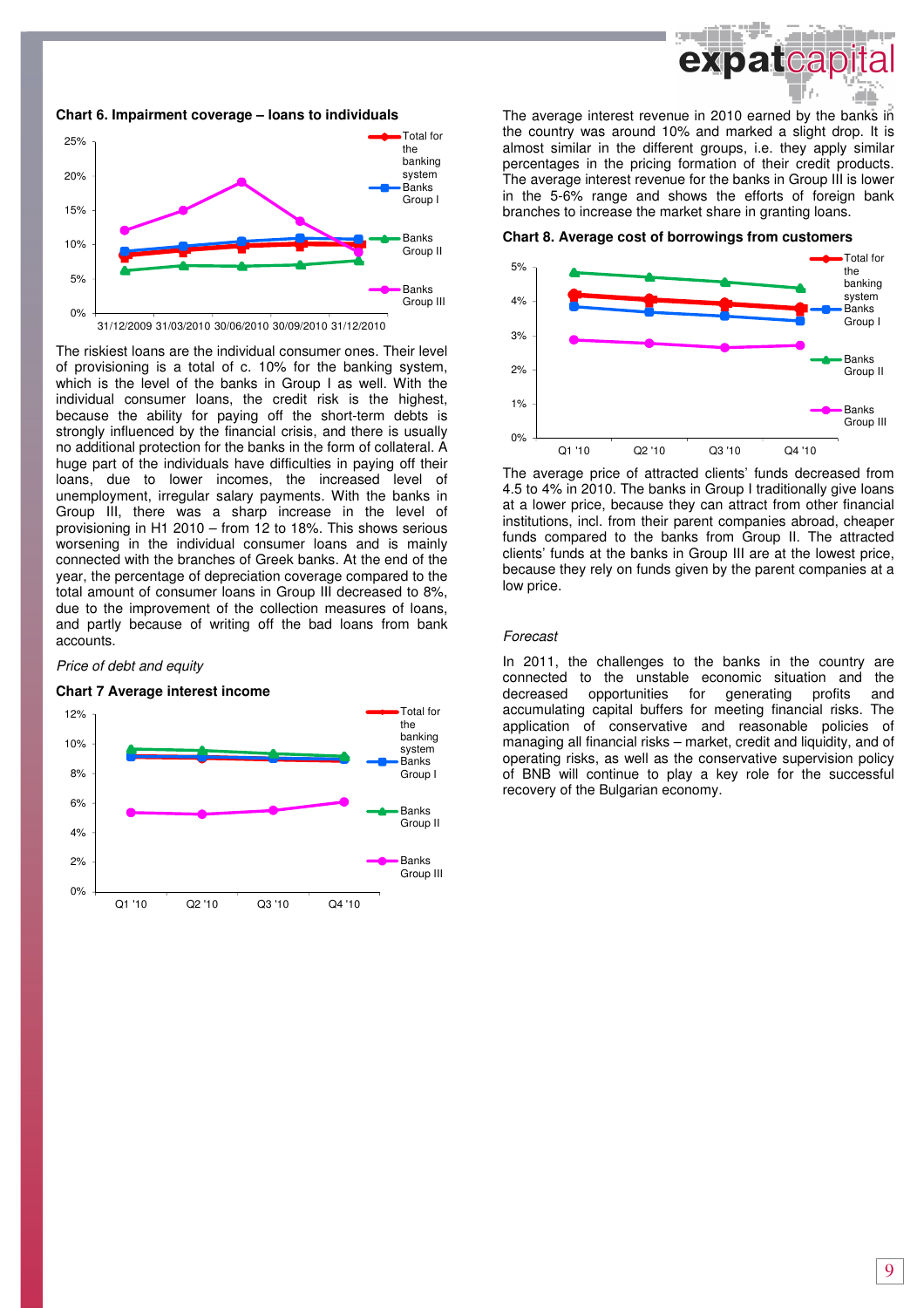

### **BULGARIA – BANKING SYSTEM OVERVIEW, Q4 2010**  TEREZA TRIFONOVA, FFBH



Tereza Trifonova is Investment Analyst at First Financial Brokerage House. Before that she was part of the Expat Capital Team working as Financial Analyst and Investment Consultant. She also gained experience as Consultant and Financial analyst at Karoll.

Tereza Trifonova holds a Master's degree in Financial Management from the Academy of Economics 'D. Tsenov' in Svishtov, and a Bachelor's degree in International Relations from the University of National and World Economy. Mrs Trifonova has been a certified investment consultant since March 2007.

The increase in provision costs had negative effects on the financial results in the system. However, we believe the past year has been by far the worst for Bulgarian banks since the crisis onset and expect positive news for the sector throughout the current year with the expected peaking in NPLs and trending down of impairments. Bad loans (loans that are overdue by more than 90 days) reached 11.9% of the loan book in Q4'10, a twofold increase in a year. Our expectations are that NPLs will peak at 15-16%, most probably in the second half of the current year. Domestic demand remained subdued, while the relatively high rates on deposits (still 1-1.5 pp above the pre-crisis levels) supported the propensity of the population to save. On a quarterly basis, the loan book expanded by a mere 0.3%, driven by some revival in mortgage lending and a minor increase in the corporate segment. Consumer loans continued to shrink.

### **2010 should have seen off the worst for banks' results since the crisis onset**

The net income of the banking system shrank by 21% YoY to reach BGN 617 mln in 2010. High risk costs continued to exert pressure on the bottom line results of banks, as provision charges totaled BGN 370 mln in Q4'10, down by 3% QoQ but up by 23% on an annual basis. The cost of risk (provision costs divided by average gross loans) rose to 217 bps at the end of 2010 versus 173 bps a year ago, and compared to the end of September the cost of risk moved up by 10 bps. Core banking revenues including net interest income and F&C income managed to compensate partially the surge in provision costs in 2010 and advanced respectively by 2 and 3% on the year.

Six of the banks operating in the country ended the year with a loss, including Latvian Regional Investment Bank, Bulgarian-American Credit Bank (BACB), Slovenian NLB, Turkish T.C. Ziraat Bankasi, and the Greek Alpha Bank and Emporiki Bank. The last two banks have been reporting negative financial results in the past years on the back of the aggressive expansion policy aimed at increasing their presence throughout the country. Currently, interested parties are performing due diligence on BACB, and Kardan N.V. announced just several days ago that it had signed an agreement to acquire NLB Bank.

The ROE of the banking system edged further down to 6.36% as of 2010YE, down by 2.3 pp YoY. As of 31 Dec 2010, NIM remained stable at 4.6%. In 2011 we expect to see a gradual improvement in profit margins on a positive development of interest spreads (with rates on deposits falling faster than rates on loans).

### **The NPL bucket expanded to 11.9% in Q4'10**

The quality of the loan book continued to deteriorate whereby bad loans reached BGN 6.2 bn and represented 11.9% of the loan book as of 2010YE. Our view is that NPLs will continue to elevate at least until the middle of 2011 and eventually peak at ca. 15-16%. The MoM growth pace in impaired loans (NPLs and renegotiated loans) has alleviated significantly with a registered increase by a monthly 0.9% in December 2010, versus 3.9% average MoM pick-up in the previous 6 months.

However, in spite of the fact that GDP grew for three quarters in a row, the recovery has not been strong, and business entities have not yet felt the effects of economic growth, while households are pressed by the low income (av. monthly salary in the country of EUR 353, NSI data for Dec 2010) and the high unemployment level (9.78% in January 2011).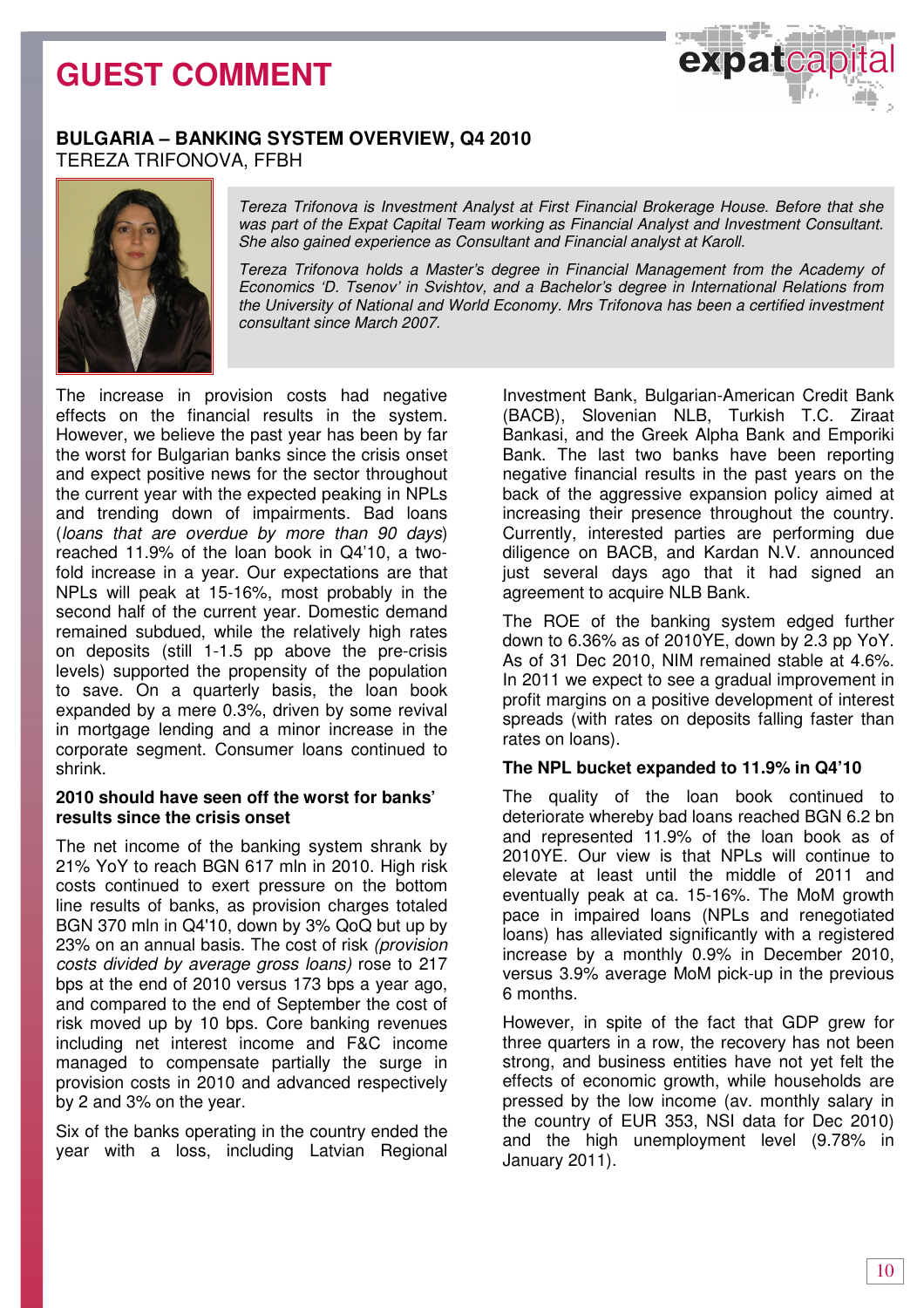

### **Deposits continue to accumulate**

Domestic demand remained suppressed, which in combination with the relatively high deposit rates – 5% on average for term deposits (still 1-1.5 pp (percentage points) above the pre-crisis levels) supported the propensity of the population to save. The new retail deposits collected by banks in Q4 2010 reached BGN 1.3 bn. The retail deposits base expanded by 13% for the whole past year to reach BGN 28 bn as of the end of December. This reduced the Loans/Deposits ratio to 104% from 109% a year ago, as the loan book advanced modestly by 3% on the year. At the same time, the gross external debt of the banking sector contracted to EUR 6.8 bn as of end-November 2010, down to 19% of GDP compared to 24% at 2009 year-end.

### **The loan book advanced humbly on a quarterly basis**

We expect to see further GDP growth acceleration in 2011 (FFBH forecasts pointing to a 2% GDP rise), driven by a continuing increase in exports and a recovery in domestic demand dynamics, more vividly in the second half of the year. A continued pickup in consumer demand would be the key factor to reviving the credit activity in the country. Currently, the rising inflation and high unemployment hamper local consumption, and the corporate and consumer segments are virtually at a standstill. Mortgage lending, however, grew by 0.9% QoQ in Q4 2010, and we expect it to grow at a more pronounced pace in 2011 for two main reasons:

1) Banks are much more inclined to give out mortgage loans as they are considered more secure.

2) Many people would consider the opportunity of buying homes having in mind the fact that property prices have fallen substantially – by 30% on average, compared to the pre-crisis levels.

Our own expectations are that the loan book at the banking sector level will expand within 5 to 10% in 2011 and will not in any case surpass the growth pace in deposits.

### **Chart 10. Loan book growth**



**Capital and liquidity ratios remain sound** 

Capital buffers remained at healthy levels with a slow decline to 17.48% CAR ratio as of December 2010 versus 17.80% at the end of September, and 17.04% at the end of 2009. CAR ratios are high enough to comply even with heightened Basel III requirements. Liquidity was also abundant with a liquid assets ratio of 24% at the end of 2010 (calculated as per Ord. 11 of BNB).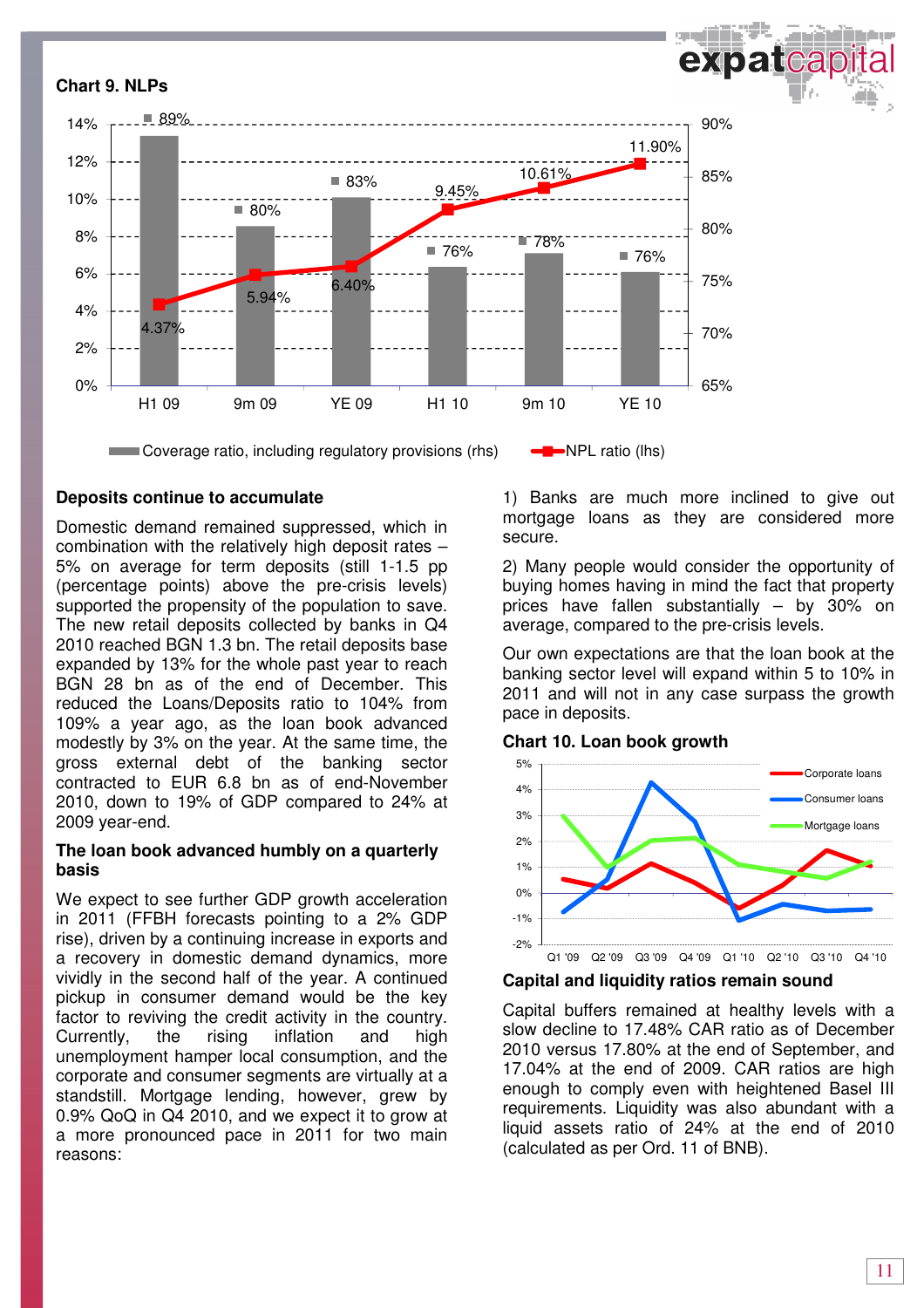expatcap

## **INSTEAD OF THE IMF'S GOAD – THE EURO PLUS ONE**

KRASSIMIR KATEV

Published in 24 Chasa (daily newspaper), 28 March 2011



Krassimir Katev is Managing Partner at Avrora Capital and Chairman of the Board of Prime Capital Management – asset management and investment advisory companies. He has extensive experience in the fields of banking and finance. He was a member of the Board of EIBank, a member of the Administrative Council of the Council of Europe Development Bank (Paris), Vice Governor at the Black Sea Trade and Development Bank (Thessaloniki). In 2001-2004 he was Deputy Minister of Finance and Alternate Governor of IMF for Bulgaria. He actively participated in the privatisation procedures of Biochim and DSK. Katev had also worked at AIG International Inc. and Daiwa Europe Limited in London, as well as in the London and New York offices of Paribas Capital Markets. He graduated from the London Business School, the State University of New York, and the Budapest University of Economic Sciences.

The decision for Bulgaria to join the newly created Euro Plus Pact mechanism has been maybe one of the most important strategic decisions of GERB's government since the beginning of the mandate.

What is this pact and why is it extremely important?

In general, it is binding for the Eurozone countries and voluntary for the EU member states outside the Eurozone. The pact is a serious attempt to respond to the crisis spread in the Eurozone in the past year, provoked by the immense debt and structural problems of countries such as Greece, Ireland, Portugal, Spain.

The voluntary member states to this pact are Bulgaria, Denmark, Latvia, Lithuania, Poland, and Romania. What is common between them is that they see their future in the Eurozone sooner or later, and some like Bulgaria, Lithuania, and Latvia have currency boards pegged to the Euro, and strive to adopt the European currency as national, as soon as possible.

To put it in simple terms, the Euro Plus Pact's target is the closer coordination of the economic policy of the Eurozone countries and the ones striving for it, with a couple of main goals:

- 1. Supporting competitiveness
- 2. Improving employment
- 3. Achieving steady public finances
- 4. Supporting the financial and banking stability.

Since our country is one of the excellent examples of macroeconomic stability in the EU, the additional measures should not cause much stress; rather, they will give a credit of confidence and a push for reforms.

Although some of the already mentioned goals may sound like a quote of the Bulgarian Socialists Party's April Plenum decisions, in practice these are concrete measures and mechanisms, which should ensure – whether peacefully or not (or with outside pressure from Brussels, if necessary)  $-$  that the member states of the pact will hold to reasonable long-term economic and fiscal policies and will resist cheap populism.

This means a new fiscal and economic board for our country, aiming at the acceleration of structural reforms and ensuring fiscal discipline, which will let us enter the Eurozone more quickly. The EC and ECB can now officially play the role of a bad cop in the arguments with trade unions or when passing unpopular reforms. In other words, the Pact's goad replaces the IMF's goad.

In practice, every year the government should present concrete measures to Brussels, the implementation of which will be under constant monitoring.

More concretely:

- The salaries may increase with the productivity growth. I.e., farewell to 'the concessions to the unions' – if we want to earn more, we have to work harder and more efficiently. This ensures the long-term competitiveness of our economy, but prevents unreasonable pre-election salary increases.
- Different programmes will be activated, probably through the European funds, for the reduction of unemployment, taking the labour market out of the grey economy, encouraging employment, investments in education and R&D.
- In order to achieve stable public finances, we at least have to pass a law stipulating that the budget deficit should not exceeding 3% (in normal economic conditions), and maybe the restriction for the government debt not to exceed 60% (of less) of GDP should be written in the Constitution. The subject of restricting the budget deficit is quite delicate, and mechanisms for flexible reaction should be introduced, as well as exceptions from the rule in times of crisis or unexpected outside and economic shocks. In other words, a more predictable and conservative (more flexible) fiscal policy is ensured.
- As far as the pension sector and healthcare reforms are concerned, one can expect pressure for the gradual increase of the retirement age in line with the demographic factors. The aim is to avoid a collapse in the public finances due to the aging population and the constant pressure for pension increases and other social and health gains.
- In the tax area, direct taxes definitely stay in the realm of sovereign competence of the Pact countries. Only coordination of the tax policies will be accomplished in order to avoid vicious practices and tax fraud. As far as corporate taxes are concerned, the target is to gradually equalize the basis for corporate taxation, as the change in individual rates stays in the scope of local legislation. In other words – one should not expect changes in the flat tax rates.

The following step should be the renovation of discrete, but solid diplomatic pressure for our acceptance in the Eurozone waiting room ERM II in 2012.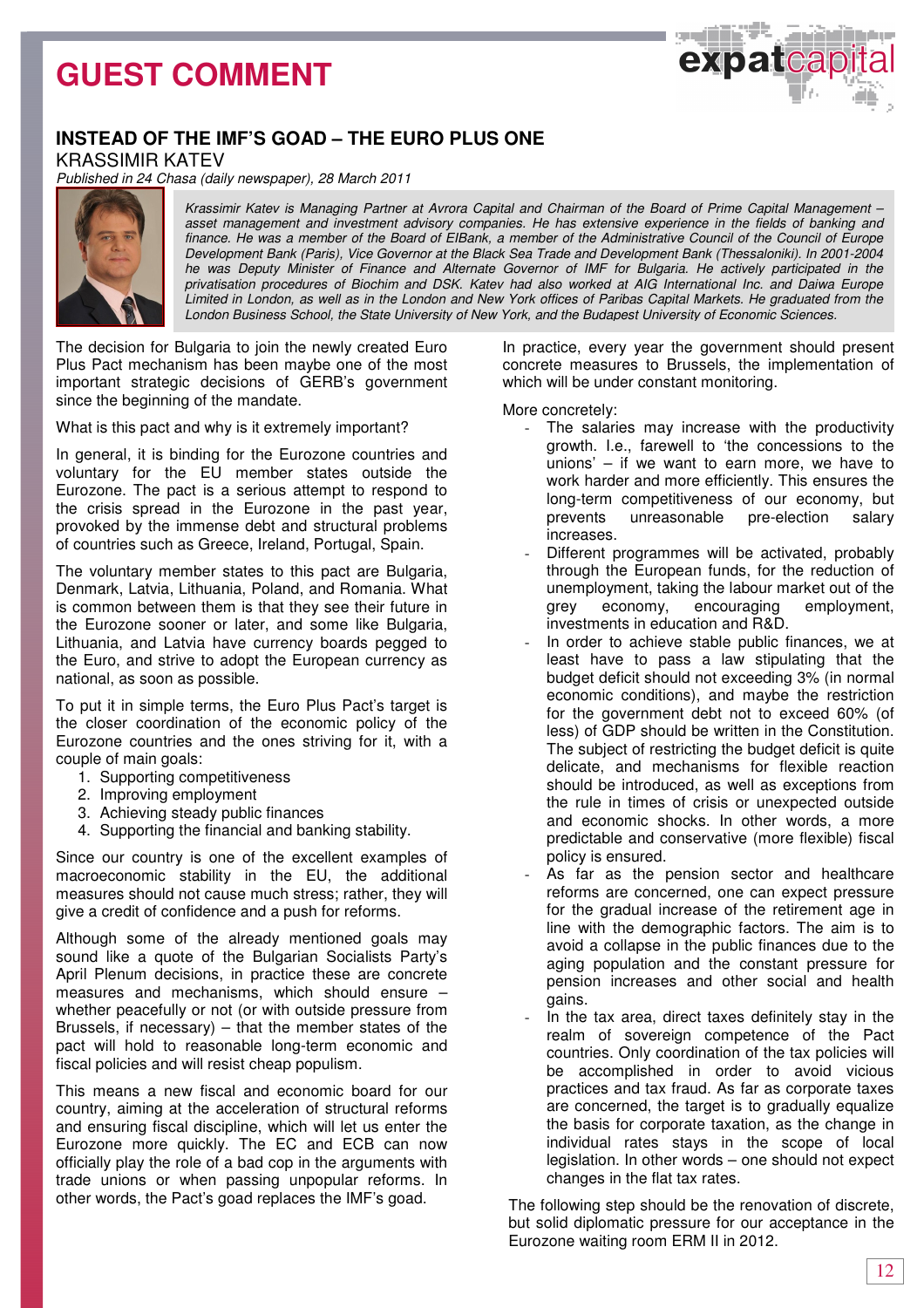

### **HOW TO KILL A SECTOR or WHY BULGARIA DOES EXACTLY THE OPPOSITE TO WHAT GERMANY DOES**  NIKOLAY NIKOLOV



Nikolay Nikolov is Executive Director South East Europe of Island Renewable Energy. He has been focusing his efforts on originating, funding and developing renewable energy projects since 2008. Nikolay serves as a board member on a number of small technology businesses, as well as Board of Trustees of the American University in Bulgaria. Prior to joining Island in 2009, Nikolay had been involved in the inception and development of a number of start up businesses. He is former Executive Director and Board Member of Mobiltel, Bulgaria's leading mobile telecommunications company, and former Deputy Minister of Transport and Communications. Nikolay is an Economics and Business Administration graduate from the American University in Bulgaria.

On Friday, April 15<sup>th</sup>, the German Chancellor Angela Merkel met with the Prime Ministers of Germany's 16 Bundesländer and two other cabinet ministers in Berlin. 'I think we all want to move away from nuclear energy as quickly as possible and switch to renewables', she told the summit. She laid out a six-point plan and said one of the country's most important efforts over the next decade would be the heavy investment in more efficient energy grids.

Merkel's broad six-point plan, presented at the meeting on Friday, includes:

- Expanding renewable energy. Investing in more wind, solar, and biomass energies will try to raise the renewable energy share of Germany's total energy use – from a baseline of 17 percent in 2010.
- Expanding grids and storage. Building a much larger storage and delivery network for electricity – particularly wind energy, which can be generated in the north but must be carried to the south – will be a main focus.
- **Efficiency.** The government hopes to improve the heating efficiency of German buildings  $-$  and reduce consumption  $-$  by 20% over the next decade.
- 'Flexible power'. The government wants to build more 'flexible' power plants that can pick up the slack from wind or solar energy when the weather fails to generate enough electricity during peak demand. The obvious source of 'flexible power' for now, besides nuclear energy, is natural gas.
- Research and development. The government will increase its support for research into better energy storage and more efficient grids to a total of EUR 500 mln between now and 2020.

Citizen involvement. The government wants to involve its sometimes recalcitrant citizenry due to ongoing resistance against wind generators and the installation of an efficient new power line grid in some regions.

As a sharp contrast, we saw the Bulgarian Parliament making a U-turn on the sector and making last minute revisions in the Renewable Energy Law that would effectively halt all investment activities in the sector and put Bulgaria at odds with the EU directives. Alarmingly, this was combined with statements from government officials that renewable energy is expensive and nuclear is not.

The logic of the ruling party MPs, supported quietly by the Energy Minister, is that the current feed-intariff mechanism (FIT) has created the opportunity for abnormal returns in the solar sector, and this, combined with a very high number of connection contracts signed by the National Electric Company, (in excess of 5,000 MWs for both wind and solar projects) has created an unsustainable pipeline of renewable projects. Unfortunately, instead of using a simple market mechanism to address the issue by decreasing the feed-in-tariff to a reasonable level, the ruling party has decided to simply kill the sector and reboot the system.

### **How to kill a sector?**

After more than 6 months of public hearings and reviews of the new legislation and a broad support from the industry, after the first reading in parliament and 8 sessions of second reading in the Economics and Energy Commission and when the law had already reached the transitional provisions, the ruling party suggested a group of texts to be revoted and changed: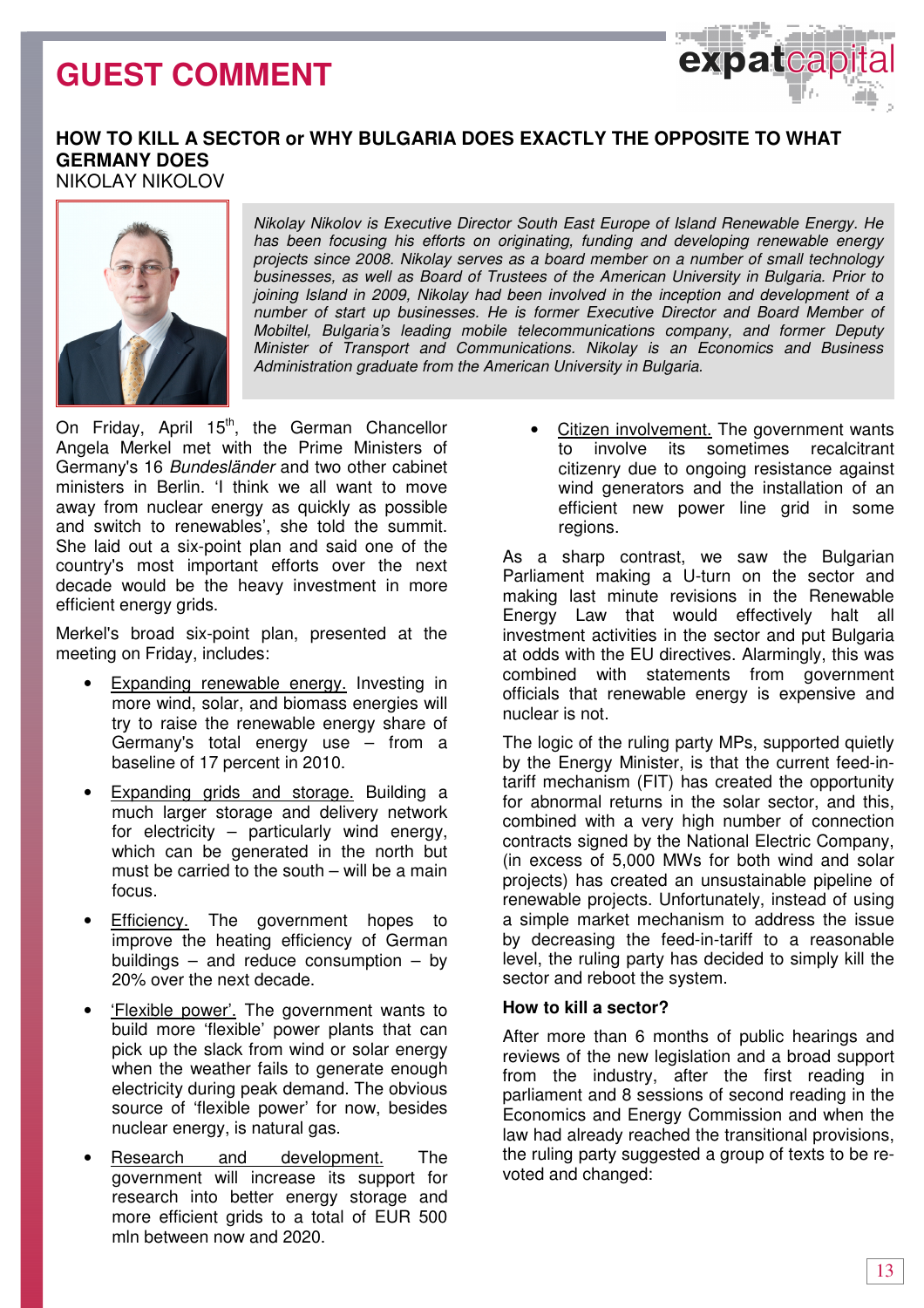

- 1. Reducing the period for the FIT from 25 years to 20 years for Solar and from 15 years to 12 years for Wind. This would place Bulgaria at the very bottom of European nations together with only Latvia, Luxembourg, and Slovakia. In all three countries, the too short term has led to the complete stop of wind energy development.
- 2. Allowing for the FIT to be fixed only at the time the wind/solar park has already been constructed (combined with the right of the national regulator to freely determine the FITs once per year – in the current Law, the FIT allows for a change by +/-5% annually, thus, providing sufficient security.).The second last minute change means that in the future RES projects will only know what feed-in tariff they will receive after they have been constructed. This would mean that investments of dozens of millions would have to be made without any security about the future income. This stands in harsh contrast to conventional power stations which often secure their tariffs years before they complete construction or rely on market prices that are not subject to political interference. This would create risks that the financial experts would agree with: no serious bank, investor or developer would take such risks, and it would again lead to the complete stop of the entire renewable energy market.
- 3. Providing that all existing projects at an advanced stage (i.e. having a preliminary or final grid connection contracts) will have to pay BGN 50,000 per MW deposit but will have their FIT fixed only after the project is build (Act 15).

### **What are the implications?**

- 1. Respectable international investors will pull out of the country and will explain the reasons for that. Bulgaria will destroy its fledgling image of a reliable investment destination where EU directives are followed and the regulatory environment is stable and predictable. Only for the renewable sector, this will mean that more than 1bln EUR of foreign investment will be lost in the next 2-3 years. The consequences for the other sectors are difficult to quantify but will be significant.
- 2. The country will not be able to meet the EU climate targets, which means that Bulgaria will have to statistically import RES surpluses from other countries, and its consumers in Bulgaria will have to bear the costs for this which will amount to several hundred million euro per year.
- 3. Lastly, these last minute changes will increase the chance that the already started infringement procedure by the European Commission will result in financial penalties for the government as early as this summer.

Renewable energies are the most important pillar of Europe's independent energy future. Europe is the leader in renewable energies, and the people all over Europe have made a clear choice for renewable energies and energy independence.

Unfortunately, this political decision turned out to be a giant step backward on the way of the European development of Bulgaria.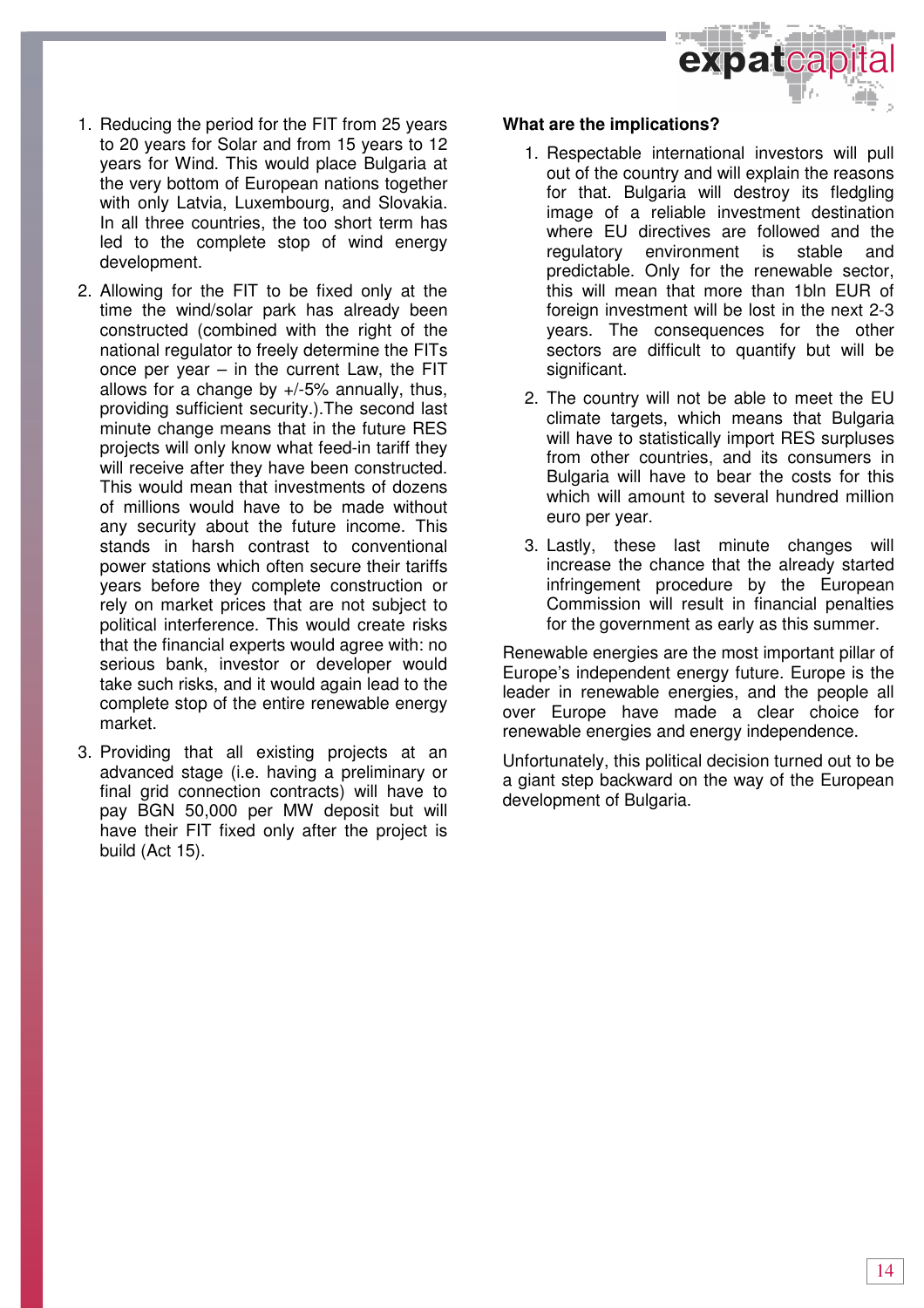## **ARTICLE**



### **THE EURO PLUS PACT: GREAT, BUT DO NOT RAISE DIRECT TAXES**  NIKOLAY VASSILEV, CFA

### **The Financial Stability Pact (FSP) in Bulgaria**

In the previous issue of Expat Compass, I expressed support for the Finance Ministry's 'FSP', with some nuances. My views about what to write in the Constitution can be summarized as follows:

- 1. No budget deficit
- 2. No increases of direct taxes
- 3. Government spending up to 37% of GDP

All of the above can be overruled by a 2/3 majority in parliament.

If passed, these changes should ensure the long-term financial stability and competitiveness of the Bulgarian economy  $-$  in sharp contrast to what is happening in dozens of other countries.

### **The Euro-Plus Pact in the EU**

In an attempt to fight the severe debt, deficit, and confidence crisis in most of the EU, Sarkozy and Merkel have suggested a new 'Competitiveness Pact', later renamed to 'Euro Plus Pact'. It is too early to draw conclusions as the details have not been finalized. Nevertheless, here are my current comments, as of March 2011:

- 1. Abolition of wage/salary indexation systems GOOD
- 2. Mutual recognition agreement on education diplomas and vocational qualifications for the promotion of mobility of workers in Europe – GOOD
- 3. Foreseeing the creation of a common assessment basis for corporate income tax – NOT GOOD, CAN BECOME WORSE
- 4. Adjustment of the pension system to the demographic development (i.e. average age of retirement) – GOOD
- 5. Obligation for all member states to inscribe the debt alert mechanism into their respective constitutions – GOOD
- 6. Establishment of a national crisis management regime for banks – WE HAVE TO SEE DETAILS

To summarize, the EU is not likely to be competitive in the  $21<sup>st</sup>$  century, unless is dismantles its welfare system (points 1 and 4), improves labour mobility (p. 2), strengthens the banks (p. 6), and fights budget deficits (p. 3 and 5). There is nothing to argue about diplomas (p. 2). The other components resemble the FSP debate in Bulgaria – see the first paragraph.

### **Points 1 and 4: The European welfare model is unsustainable**

Leftist politicians criticize the government for trying to dismantle the welfare state. Reformist economists (I hope to be one of them) criticize the government for NOT dismantling the welfare state.

Automatic wage indexation mechanisms and early retirement were probably appropriate for the years after World War II when:

- the population was young and growing
- the European economies were among the most stable and successful in the world, while most of Asia was called 'the third world'
- the Cold War was the main agenda. Western and Eastern Europe had to compete in the area of social benefits to the citizens

Today's realities are the opposite:

- the population in Europe is ageing and shrinking. immigration is a separate issue
- Asia is growing much faster and is likely to economically dominate the 21st century
- the Cold War is gone, and there is no debate about who won it and who lost it

Given these realities, Europe's priorities should be:

- reduce and eliminate budget deficits
- reduce public debt
- stabilize the common currency

To achieve this, Europe should:

- lower the growth of real incomes in order to make the economy more competitive (point 1)
- reform the pension systems in a direction which is unfavourable to pensioners (point 4)

#### **Point 6: Do not anathematize the banks**

I have NOT been a supporter of the somewhat simplistic view that:

- the banks are the only culprits for the economic crisis
- if we overregulate the banks, we will solve all future problems

Let me point out that there has been no other period in economic history with more regulation than today. There is no evidence, in my mind, that more restrictions on financial institutions will automatically produce better results. Thus, we have to see the details of the measures proposed before we make conclusions.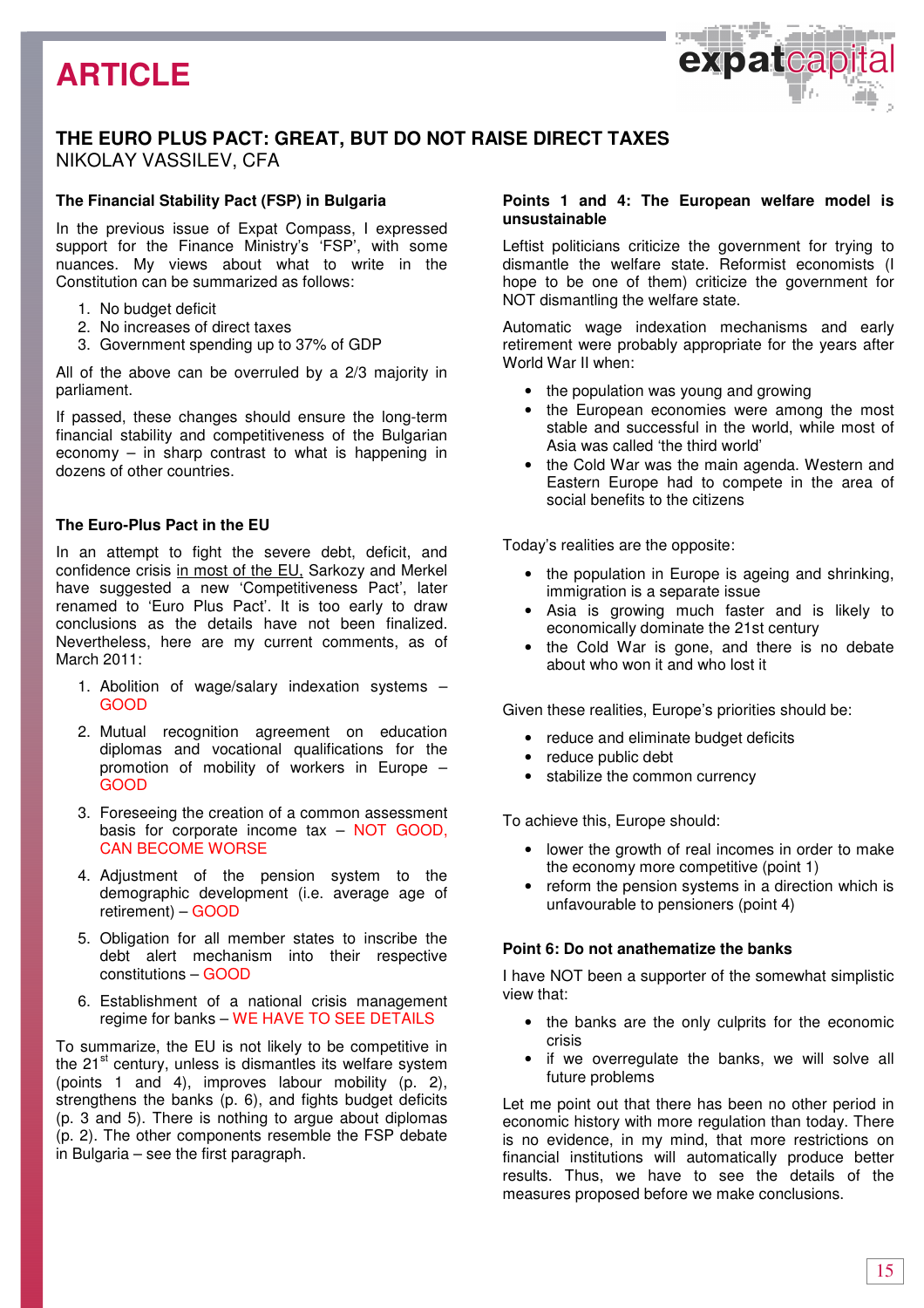

### **Point 3: The real risk for Bulgaria and Eastern Europe**

For a number of reasons, countries in 'New Europe' have introduced much lower direct tax rates than the old EU members. Hungary has been one of the last to introduce a flat personal income tax rate of 16%, while Bulgaria has enjoyed the lowest flat rate in the EU of 10% for 4 years now. The low direct tax policy has resulted in large investment flows into Eastern Europe. Usually, this has resulted in higher, not lower tax revenues. Almost by definition, the introduction of a flat tax rate goes together with the simplification of the tax code. Bulgaria has eliminated a number of exceptions and exemptions.

Taxation policy might be one of the few examples where Old Europe can and should learn from the experience of New Europe.

Now, France and Germany want to harmonize the tax base. Not equalize the tax rates, yet. I see two problems with this:

- Germany and France are not likely to copy the more efficient East European model. Rather, they would try to impose their more complicated and outdated system on the East
- The harmonization of the tax base is likely to be just the first step towards a future attempt to equalize (read: to raise) the tax rates

Well, I think this would be wrong.

### **Additional issues for Bulgaria**

### **1) Such an important topic should have been widely discussed in Bulgaria before the government committed its support for the Pact.**

Often, it is important not only what you do but also how you do it. The Euro Plus Pact, if implemented, will obviously have enormous long-term effects on Europe, as well as on Bulgaria.

That is why, there should have been a discussion first.

### **2) Bulgaria should not be among the victims but among the authors of such policies.**

True, we are the newest members of the Union. However, we are not among those who are being bailed out. On the contrary, we are likely to be **the largest contributors to the Pact (!)** as % of GDP. As such, we should have a stronger voice when such policies are designed. We should be among the doctors, not among the patients. If anything, Western Europe should learn from our tax policies.

### **3) It is unfair for the poor to pay more than the rich.**

It is difficult to believe, but according to the initial version of the Pact Bulgaria would have to contribute a much higher percentage of GDP than the other member states. The reason is that the formula for the calculation of each country's contribution included a 'per capita' component. By definition, this component means that the lower the GDP per capita, the higher the % of GDP that the country has to contribute.

While the countries which caused the debt crisis will be recipients of the Pact's financial assistance, Bulgaria would have to contribute a disproportionate amount to it. Some analysts calculated that our contribution might reach some EUR 6 bn, or 17% of GDP. This is more than Bulgaria's total public debt. True, this will only happen after we join the Eurozone.

A basic principle taught by economic textbooks is that of **moral hazard** (or 'the prisoner's dilemma'). The more a country overspends in contradiction to all Maastrichttype rules, the more the others will have to bail it out. So, some would say, 'Why be disciplined?'

### **My conclusions**

- 1. It would be positive for the EU to adopt the Euro Plus Pact, except point 3
- 2. Bulgaria should be among the leaders in the European discussions
- 3. The Pact should have been widely discussed before the government expressed its support internationally
- 4. Bulgaria should oppose any future attempts to harmonize, i.e. raise, tax rates